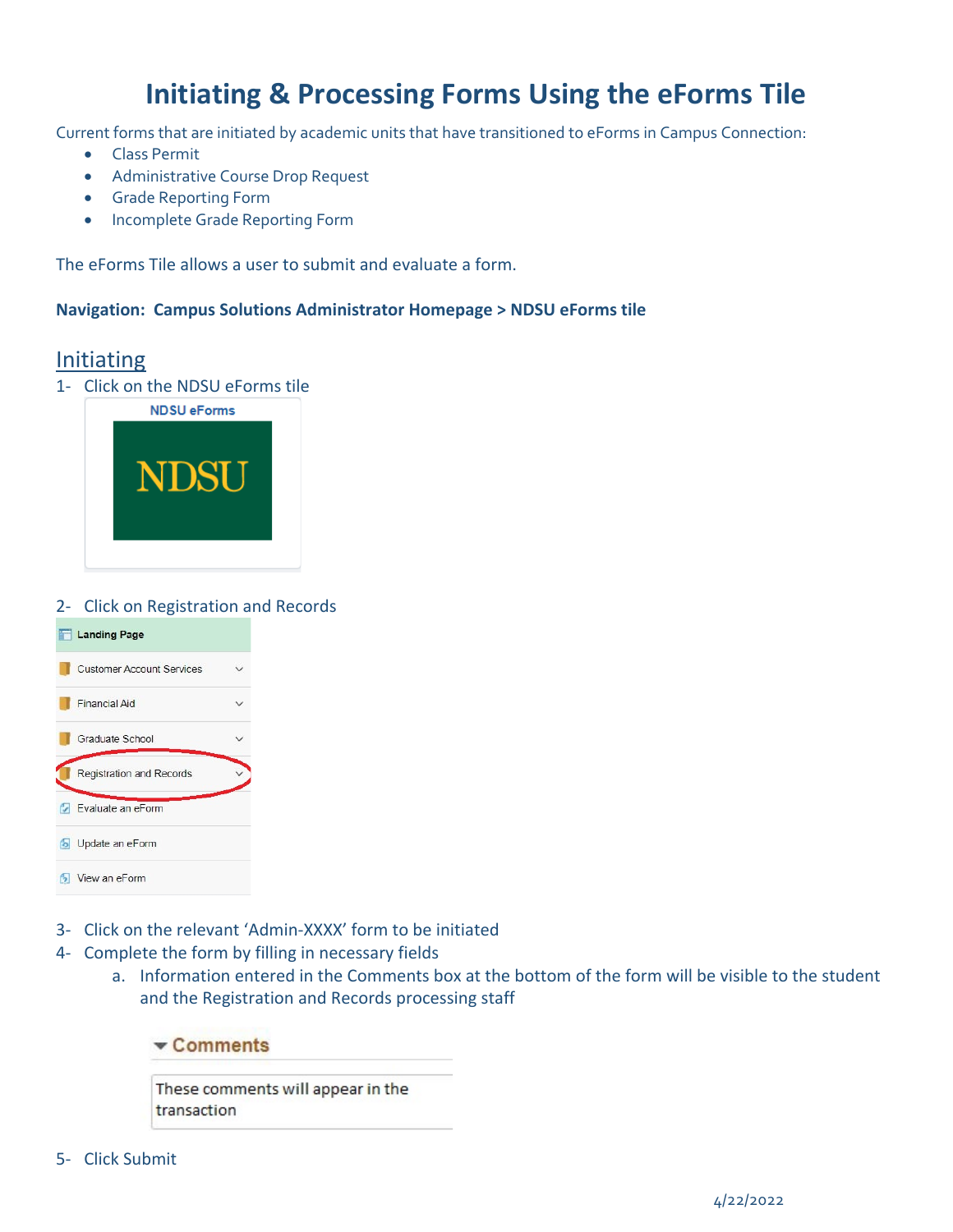## **Processing**

1‐Click Evaluate an eForm and then clicking **Search** will bring up all forms that are in the user's queue for review. The 'Search by' options can be left blank; however, a user can also filter to a specific student, Form type, Form ID or Form status if necessary.

| <b>Landing Page</b>                                                    |                                  |                        |                               |                         |                 |                              |                                         |                              |                                                                |
|------------------------------------------------------------------------|----------------------------------|------------------------|-------------------------------|-------------------------|-----------------|------------------------------|-----------------------------------------|------------------------------|----------------------------------------------------------------|
|                                                                        | <b>Customer Account Services</b> | $\checkmark$           |                               |                         |                 |                              |                                         |                              |                                                                |
| <b>Financial Aid</b>                                                   |                                  | $\checkmark$           |                               |                         |                 |                              |                                         |                              |                                                                |
|                                                                        | <b>Registration and Records</b>  | $\checkmark$           |                               |                         |                 |                              |                                         |                              |                                                                |
| Evaluate an eForm<br>Ø                                                 |                                  |                        |                               |                         |                 |                              |                                         |                              |                                                                |
| Update an eForm<br>$\sigma$                                            |                                  |                        |                               |                         |                 |                              |                                         |                              |                                                                |
| View an eForm<br>61                                                    |                                  |                        |                               |                         |                 |                              |                                         |                              |                                                                |
| Search by:<br>Form ID                                                  | <b>Begins With</b>               | $\check{~}$            |                               |                         |                 |                              |                                         |                              |                                                                |
| Form Type                                                              | <b>Begins With</b>               | $\check{~}$            |                               |                         | $\hbox{\tt Q}$  |                              |                                         |                              |                                                                |
| <b>Form Status</b>                                                     | is Equal To                      | $\checkmark$           |                               |                         | $\checkmark$    |                              | Use these Search options to filter your | search results, if necessary |                                                                |
| <b>Student Name</b>                                                    | <b>Begins With</b>               | $\check{~}$            |                               |                         |                 |                              |                                         |                              |                                                                |
|                                                                        | <b>Begins With</b>               | $\check{~}$            |                               |                         |                 |                              |                                         |                              |                                                                |
| Clear<br>Search                                                        |                                  |                        |                               |                         |                 |                              |                                         |                              |                                                                |
| Form ID $\diamond$                                                     | Form Type $\diamond$             | Form Status $\diamond$ | Student ID/Empl ID $\Diamond$ | Student Name $\diamond$ | Term $\Diamond$ | Original Operator $\diamond$ | Original Date $\diamond$                | Last Operator $\Diamond$     |                                                                |
|                                                                        | NDUS_NAME                        | Pending                |                               | (blank)                 | (blank)         | dholth                       | 2021-04-19                              | dholth                       |                                                                |
| 100150                                                                 | NDUS_NAME                        | Pending                |                               | (blank)                 | (blank)         | dholth                       | 2021-04-19                              | dholth                       |                                                                |
| <b>Student ID/Empl ID</b><br>1 100149<br>$\overline{2}$<br>100248<br>3 | NDUS_NAME                        | Pending                |                               | (blank)                 | (blank)         | dholth                       | 2021-05-03                              | dholth                       | Last Date $\diamond$<br>2021-04-19<br>2021-04-19<br>2021-05-03 |

| <b>File Attachments</b>          |                                      |             |         |  |  |  |  |
|----------------------------------|--------------------------------------|-------------|---------|--|--|--|--|
|                                  |                                      |             | 2 rows  |  |  |  |  |
| <b>Status</b>                    | Description $\circ$<br><b>Action</b> | File Name O | Delete  |  |  |  |  |
| ◙                                | View                                 | Test1.docx  | Replace |  |  |  |  |
| $\bullet$                        | ___<br>View                          | Test2.docx  | Replace |  |  |  |  |
| Add                              | PY.                                  |             |         |  |  |  |  |
| $\bullet$ Comments               |                                      |             |         |  |  |  |  |
| All documentation is correct, CH |                                      |             |         |  |  |  |  |
| Search<br>Deny                   | Recycle Hold<br>Approve              |             |         |  |  |  |  |

Select the appropriate action option. See description of each below.